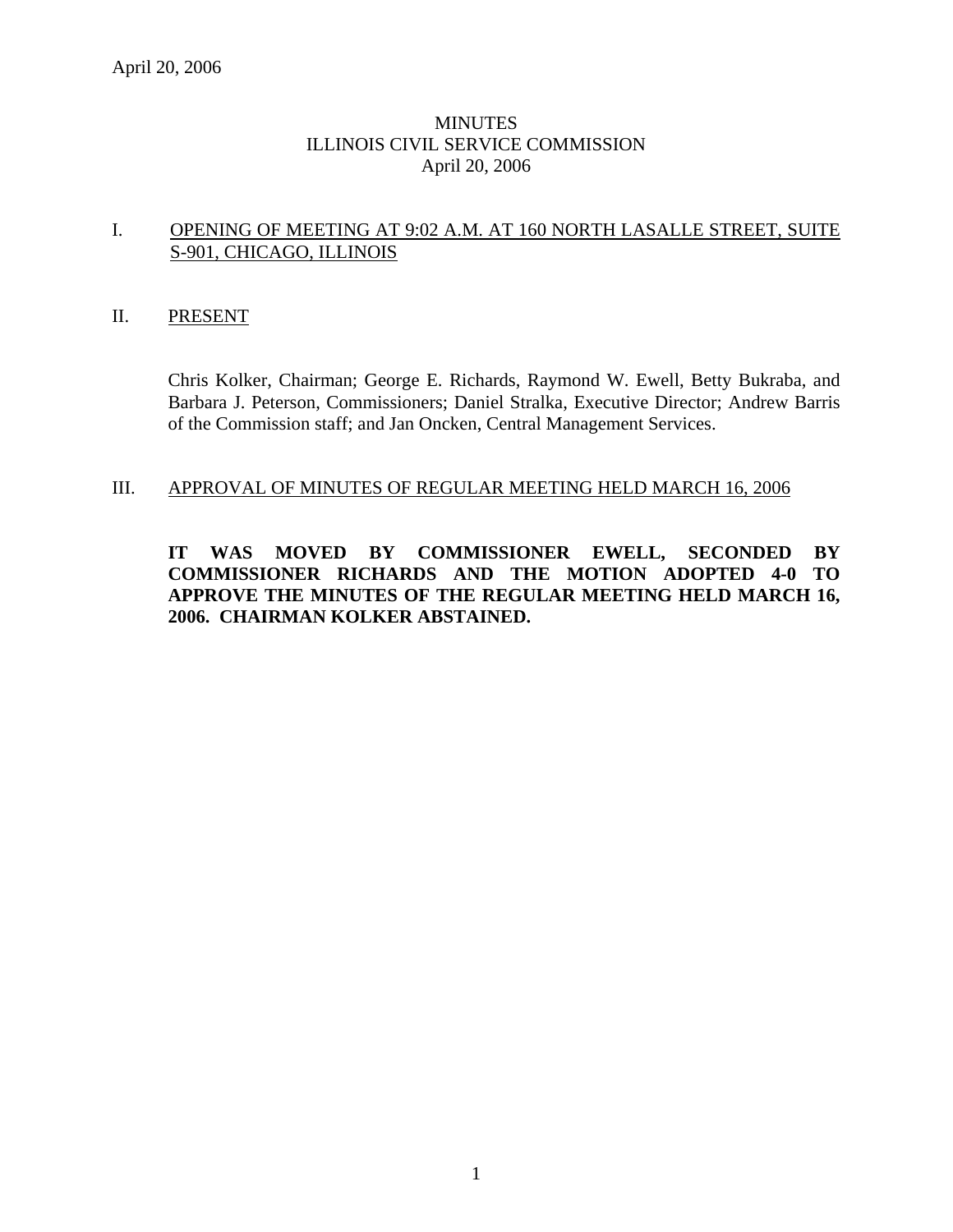# IV. EXEMPTIONS UNDER SECTION 4d(3) OF THE PERSONNEL CODE

# **A. Report on Exempt Positions**

| <u>Agency</u>                           | Total<br><b>Employees</b> | Number of Exempt<br>Positions |
|-----------------------------------------|---------------------------|-------------------------------|
|                                         |                           |                               |
|                                         |                           |                               |
|                                         |                           |                               |
|                                         |                           |                               |
| Central Management Services  1,656 120  |                           |                               |
| Children and Family Services 3,319 41   |                           |                               |
|                                         |                           |                               |
|                                         |                           |                               |
|                                         |                           |                               |
|                                         |                           |                               |
|                                         |                           |                               |
|                                         |                           |                               |
|                                         |                           |                               |
|                                         |                           |                               |
|                                         |                           |                               |
| Environmental Protect. Agency  1,068 17 |                           |                               |
|                                         |                           |                               |
|                                         |                           |                               |
|                                         |                           |                               |
|                                         |                           |                               |
|                                         |                           |                               |
|                                         |                           |                               |
|                                         |                           |                               |
|                                         |                           |                               |
|                                         |                           |                               |
|                                         |                           |                               |
|                                         |                           |                               |
|                                         |                           |                               |
|                                         |                           |                               |
|                                         |                           |                               |
|                                         |                           |                               |
|                                         |                           |                               |
|                                         |                           |                               |
|                                         |                           |                               |
|                                         |                           |                               |
|                                         |                           |                               |
|                                         |                           |                               |
|                                         |                           |                               |
|                                         |                           |                               |
|                                         |                           |                               |
|                                         |                           |                               |
|                                         |                           |                               |
|                                         |                           |                               |
|                                         |                           |                               |
|                                         |                           |                               |
|                                         |                           |                               |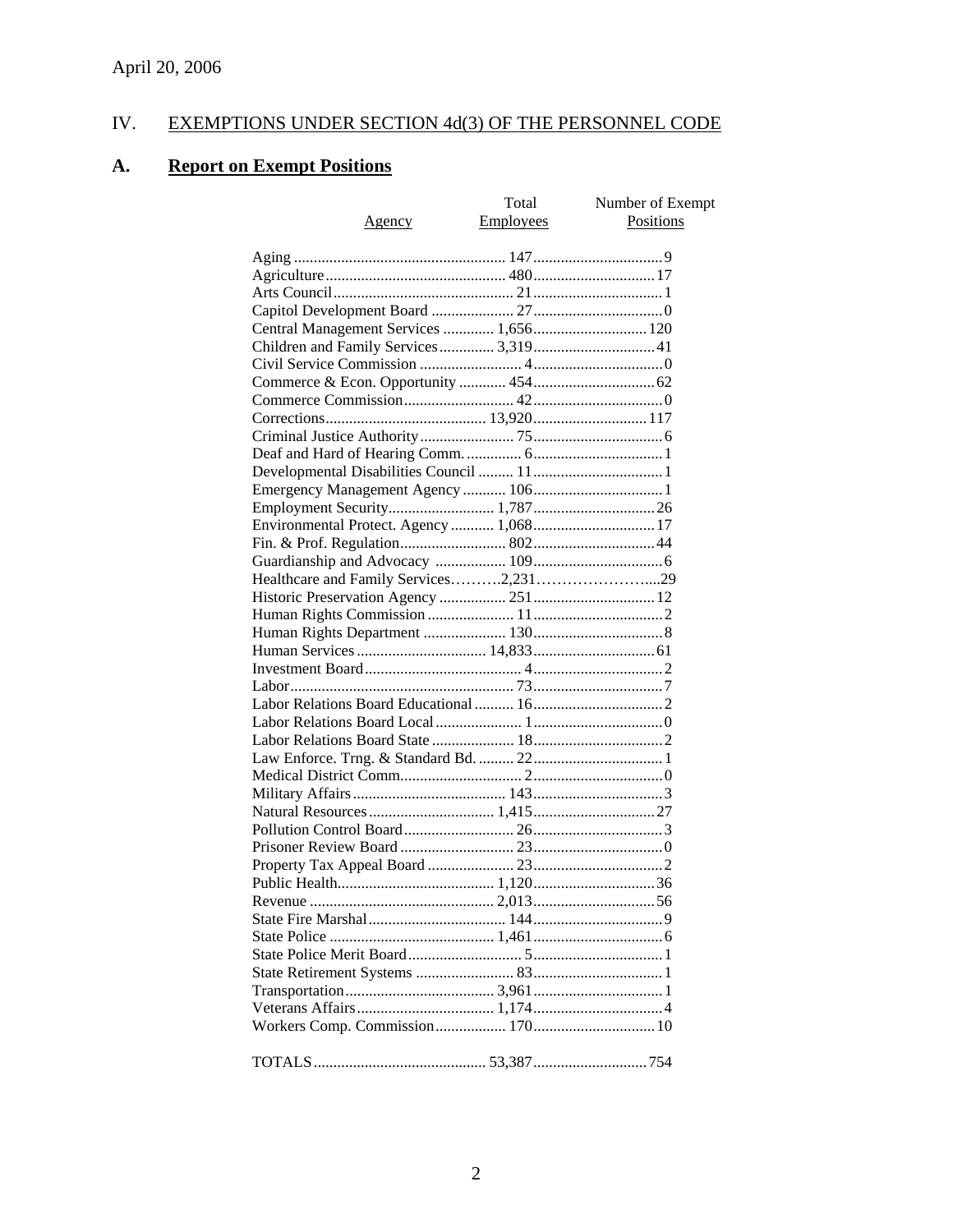#### **B. Governing Rule - Jurisdiction B Exemptions**

- a) Before a position shall qualify for exemption from Jurisdiction B under Section 4d(3) of the Personnel Code, the position shall be directly responsible to:
	- 1. The Governor, or
	- 2. A departmental director or assistant director appointed by the Governor, or
	- 3. A board or commission appointed by the Governor, or
	- 4. The head of an agency created by Executive Order, or the director or assistant director of an agency carrying out statutory powers, whose offices are created by the Governor subject to legislative veto under Article V, Section 11, of the Constitution of 1970, which agency head, director, or assistant director may themselves be subject to exemption under Section 4d(3), or
	- 5. In an agency having a statutory assistant director, a deputy director exercising full line authority under the director for all operating entities of the agency, provided the statutory role of assistant director is vacant or is assigned clearly distinct and separate duties from the deputy director and as a colleague to him, or
	- 6. A line position organizationally located between the director and/or assistant director and a subordinate statutorily exempt position(s), provided the position proposed for exemption has line authority over the statutory exempt position(s), or
	- 7. The elected head of an independent agency in the executive, legislative, or judicial branch of government.
- b) If a position meets the above criterion, it must, in addition, be responsible for one or more of the following before it shall be approved as exempt:
	- 1. Directs programs defined by statute and/or departmental, board, or commission policy or possess significant authority when acting in the capacity of a director of programs to bind the agency.
	- 2. Makes decisions in exercising principal responsibility for the determination or execution of policy which fix objectives or state the principles to control action toward operating objectives of one or more divisions, such decisions being subject to review or reversal only by the director, assistant director, board or commission.
	- 3. Participates in the planning and programming of departmental, board, or commission activities, integrating the plans and projections of related divisions, and the scheduling of projected work programs of those agencies.
	- 4. Makes decisions in exercising principal responsibility for the determination or execution of policy which fix objectives or state the principles to control action toward operating objectives of one or more divisions, such decisions being subject to review or reversal only by the director, assistant director, board or commission.
	- 5. Participates in the planning and programming of departmental, board, or commission activities, integrating the plans and projections of related divisions, and the scheduling of projected work programs of those agencies.

\* \* \*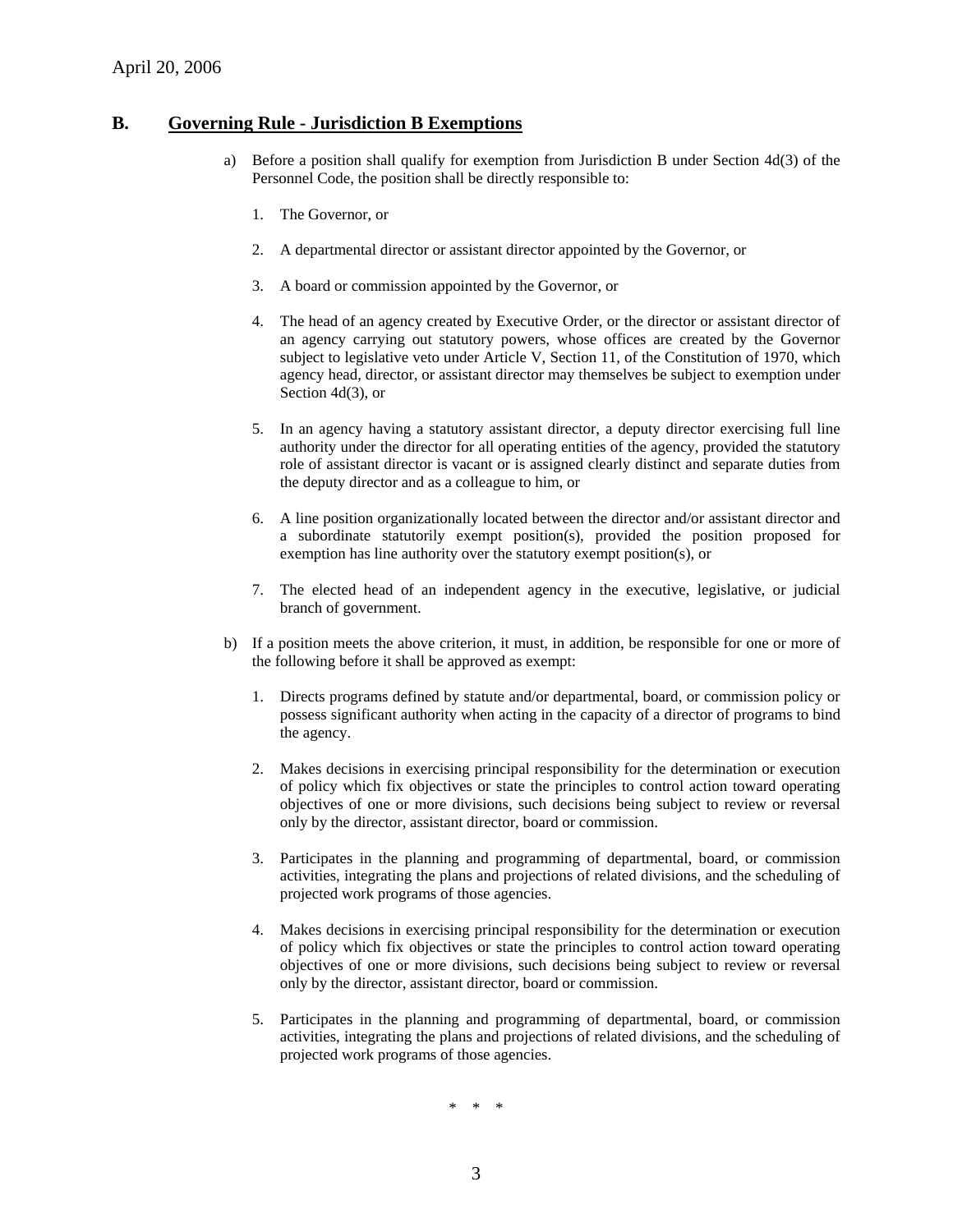# **C. Requests for 4d(3) Exemption**

- With regard to Item C, Executive Director Daniel Stralka reported that the overlapping position at CMS has been abolished. Therefore, this position now satisfies the criteria for exemption. Commissioner George Richards inquired as to the reporting structure of the Department of Human Services in general and its conformity with Commission rules. Executive Director Daniel Stralka noted that this position is twice removed from the Secretary, but past actions of the Commission approved exemption of such positions when there was a position the equivalent of an Assistant Director in the chain of command. Therefore, staff recommends exemption of the Director, Office of Business Services position.
- With regard to Item D, Executive Director Daniel Stralka reported that this is the only such position in the umbrella agency that reports to the Secretary. Therefore, staff recommends exemption of the Policy Advisor position.
- With regard to Item E, Executive Director Daniel Stralka reported that, consistent with past decisions of the Commission, staff recommends exemption of the General Counsel position.
- With regard to Item F, Executive Director Daniel Stralka reported the Illinois State Fire Marshal withdrew their exemption request.
- With regard to Item G, Executive Director Daniel Stralka reported that, consistent with past decisions of the Commission, staff recommends exemption of the Chief Labor Relations Director position.
- With regard to Item H, Executive Director Daniel Stralka reported that his inquiry revealed that the responsibilities of this position had been assumed by the Assistant Director, thus diminishing the principality required of exempt positions. For this reason, staff recommends rescission.

**IT WAS MOVED BY CHAIRMAN KOLKER, SECONDED BY COMMISSIONER PETERSON AND THE MOTION ADOPTED 5-0 TO GRANT OR RESCIND THE REQUESTS FOR 4D(3) EXEMPTION FOR THE FOLLOWING POSITIONS:**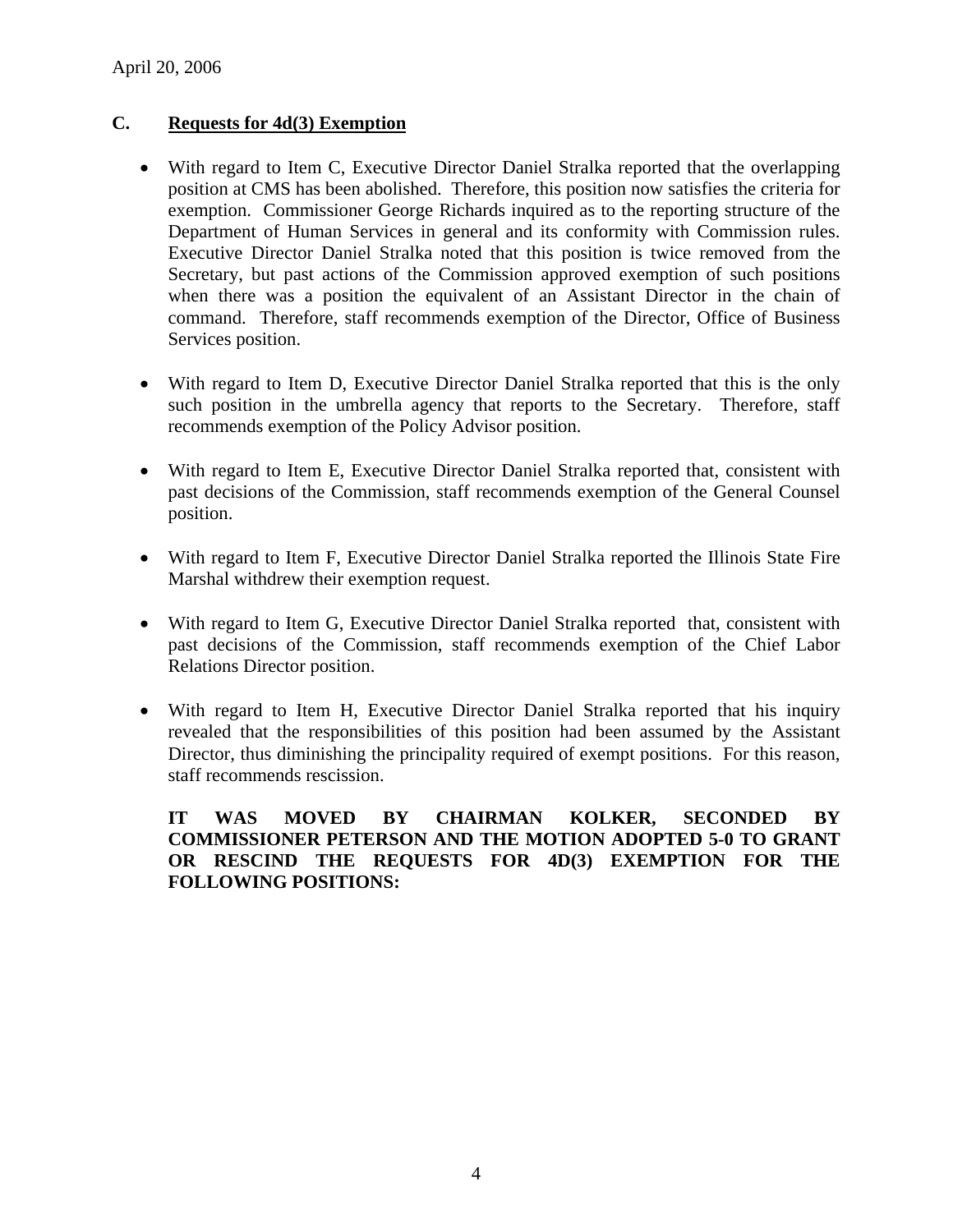# **The following 4d(3) requests for exemption were granted at the April 20, 2006 meeting:**

## Illinois Department of Human Services

| <b>Position Number:</b>  | 40070-10-10-000-00-01                               |
|--------------------------|-----------------------------------------------------|
| <b>Position Title:</b>   | Senior Public Service Administrator                 |
| Bureau/Division:         | <b>Office of Business Services</b>                  |
| <b>Functional Title:</b> | Director of the Office of Business Services         |
| Incumbent:               | <b>None</b>                                         |
| Supervisor:              | Chief Operations Officer (Reports to the Secretary) |
| Location:                | <b>Sangamon County</b>                              |
|                          |                                                     |

Illinois Department of Financial and Professional Regulation

| <b>Position Number:</b>  | 40070-13-00-100-00-01                           |
|--------------------------|-------------------------------------------------|
| <b>Position Title:</b>   | Senior Public Service Administrator             |
| Bureau/Division:         | Secretary's Office-Policy & Community Relations |
| <b>Functional Title:</b> | Policy Advisor                                  |
| Incumbent:               | None                                            |
| Supervisor:              | Secretary                                       |
| Location:                | <b>Cook County</b>                              |

Illinois Department of Veterans' Affairs

| <b>Position Number:</b>  | 40070-34-00-200-00-01               |
|--------------------------|-------------------------------------|
| <b>Position Title:</b>   | Senior Public Service Administrator |
| Bureau/Division:         | Legal Affairs                       |
| <b>Functional Title:</b> | <b>Chief Legal Counsel</b>          |
| Incumbent:               | None                                |
| Supervisor:              | Director                            |
| Location:                | <b>Sangamon County</b>              |

Illinois Department of Revenue

| <b>Position Number:</b>  | 40070-25-00-000-20-01                 |
|--------------------------|---------------------------------------|
| <b>Position Title:</b>   | Senior Public Service Administrator   |
| Bureau/Division:         | <b>Labor Relations Division</b>       |
| <b>Functional Title:</b> | <b>Chief Labor Relations Director</b> |
| Incumbent:               | None                                  |
| Supervisor:              | Director                              |
| Location:                | <b>Sangamon County</b>                |
|                          |                                       |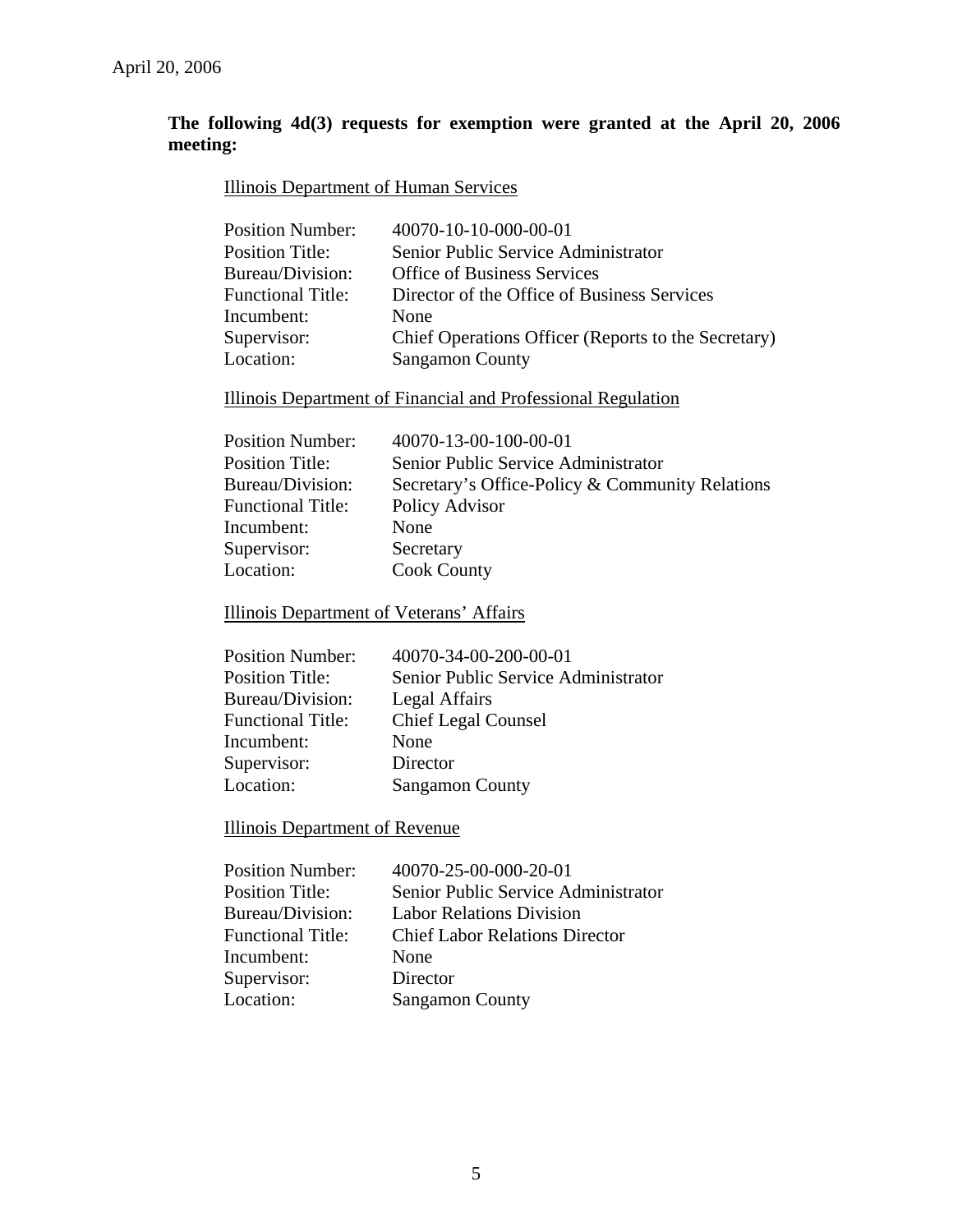#### **The following 4d(3) exemption rescission was approved at the April 20, 2006 meeting:**

#### Illinois Department of Commerce and Economic Opportunity

| <b>Position Number:</b>  | 40070-42-10-000-00-01               |
|--------------------------|-------------------------------------|
| <b>Position Title:</b>   | Senior Public Service Administrator |
| Bureau/Division:         | Bureau of Economic Development      |
| <b>Functional Title:</b> | Deputy Director                     |
| Incumbent:               | None                                |
| Supervisor:              | Director                            |
| Location:                | Cook                                |

#### V. MOTION TO GO INTO EXECUTIVE SESSION

**IT WAS MOVED BY CHAIRMAN KOLKER, SECONDED BY COMMISSIONER RICHARDS AND BY ROLL CALL VOTE THE MOTION UNANIMOUSLY ADOPTED TO HOLD AN EXECUTIVE SESSION TO CONSIDER APPEALS FILED WITH THE COMMISSION PURSUANT TO SUBSECTIONS 2(c)(1), 2(c)(4) AND 2(c)(11) OF THE OPEN MEETINGS ACT.** 

| <b>PETERSON</b> | <b>YES</b> | KOLKER YES         |  |
|-----------------|------------|--------------------|--|
| <b>EWELL</b>    | <b>YES</b> | <b>BUKRABA YES</b> |  |
| <b>RICHARDS</b> | <b>YES</b> |                    |  |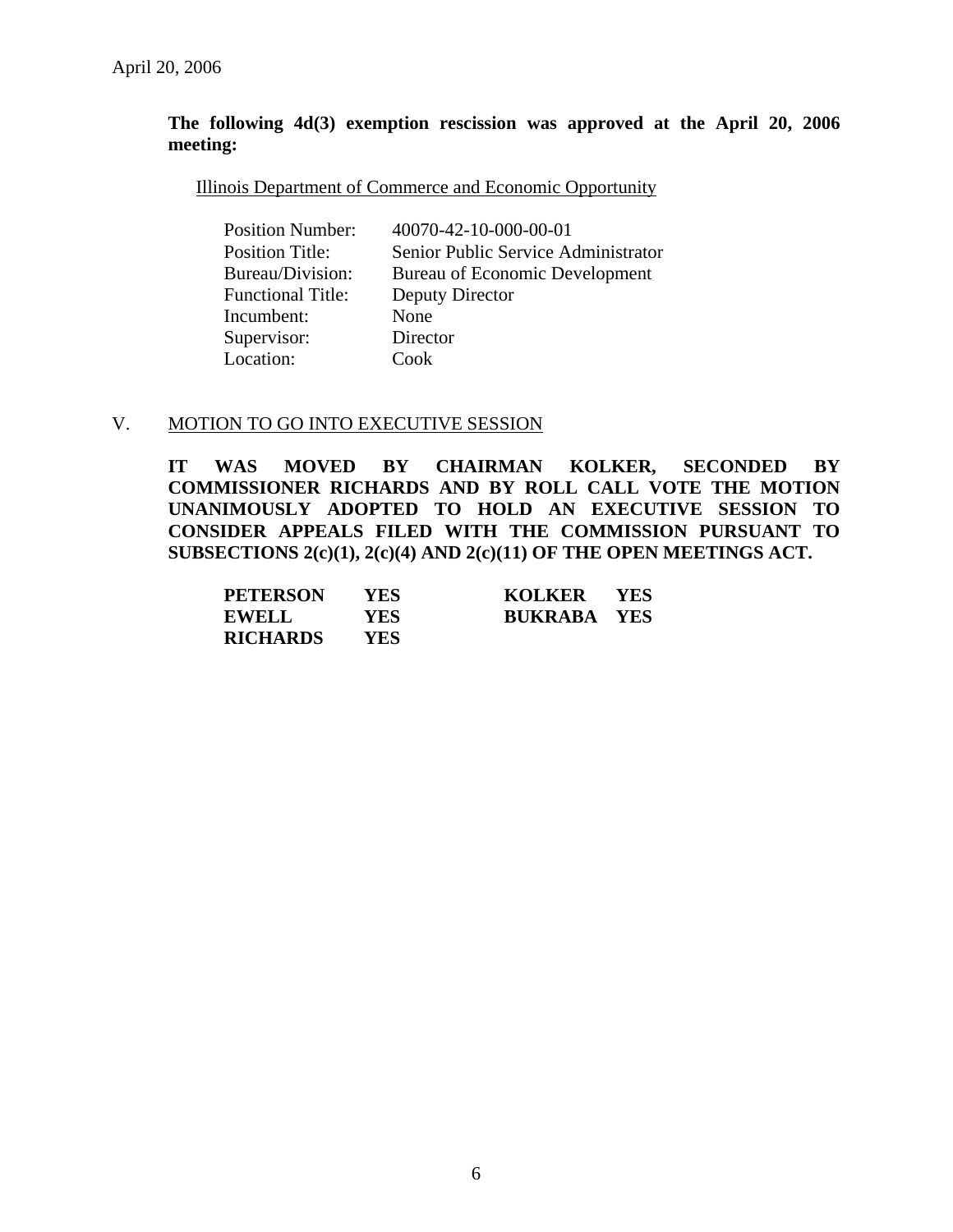#### VI. RECONVENE MEETING

Upon due and proper notice the regular meeting of the Illinois Civil Service Commission was reconvened at 160 North LaSalle Street, Chicago, Illinois at 10:10 a.m.

#### PRESENT

Chris Kolker, Chairman; George E. Richards, Raymond W. Ewell, Betty Bukraba, and Barbara J. Peterson, Commissioners; Daniel Stralka, Executive Director; and Andrew Barris of the Commission staff.

#### VII. NON-MERIT APPOINTMENT REPORT

The Personnel Code permits non-merit appointments for a limited period of time, i.e., emergency appointments shall not exceed 60 days and shall not be renewed, and positions shall not be filled on a temporary or provisional basis for more than six months out of any twelve-month period. Consecutive non-merit appointments are not violative of the Code, however, they do present a possible evasion of merit principles and should be monitored. Set forth below is the number of consecutive non-merit appointments made by each department. These statistics are from the Department of Central Management Services consecutive non-merit report as of March 31, 2006.

| Agency                                 | 2/28/06        | 3/31/06        |
|----------------------------------------|----------------|----------------|
| Aging                                  | 2              |                |
| Agriculture                            |                | 8              |
| <b>Arts Council</b>                    | 9              |                |
| <b>Central Management Services</b>     |                | 3              |
| <b>Children and Family Services</b>    |                | 8              |
| Commerce and Economic Opportunity      |                | $\mathfrak{D}$ |
| <b>Emergency Management Agency</b>     | $\overline{2}$ |                |
| <b>Environmental Protection Agency</b> | 5              | 0              |
| Financial and Professional Regulation  | 0              | 2              |
| <b>Healthcare and Family Services</b>  | 5              | 8              |
| <b>Human Services</b>                  | 3              | 5              |
| <b>Natural Resources</b>               |                | 3              |
| Property Tax Appeal Board              | 0              |                |
| Transportation                         | 34             | 60             |
| <b>Veterans Affairs</b>                | $\mathfrak{D}$ | $\mathcal{D}$  |
| Totals                                 | 67             | 104            |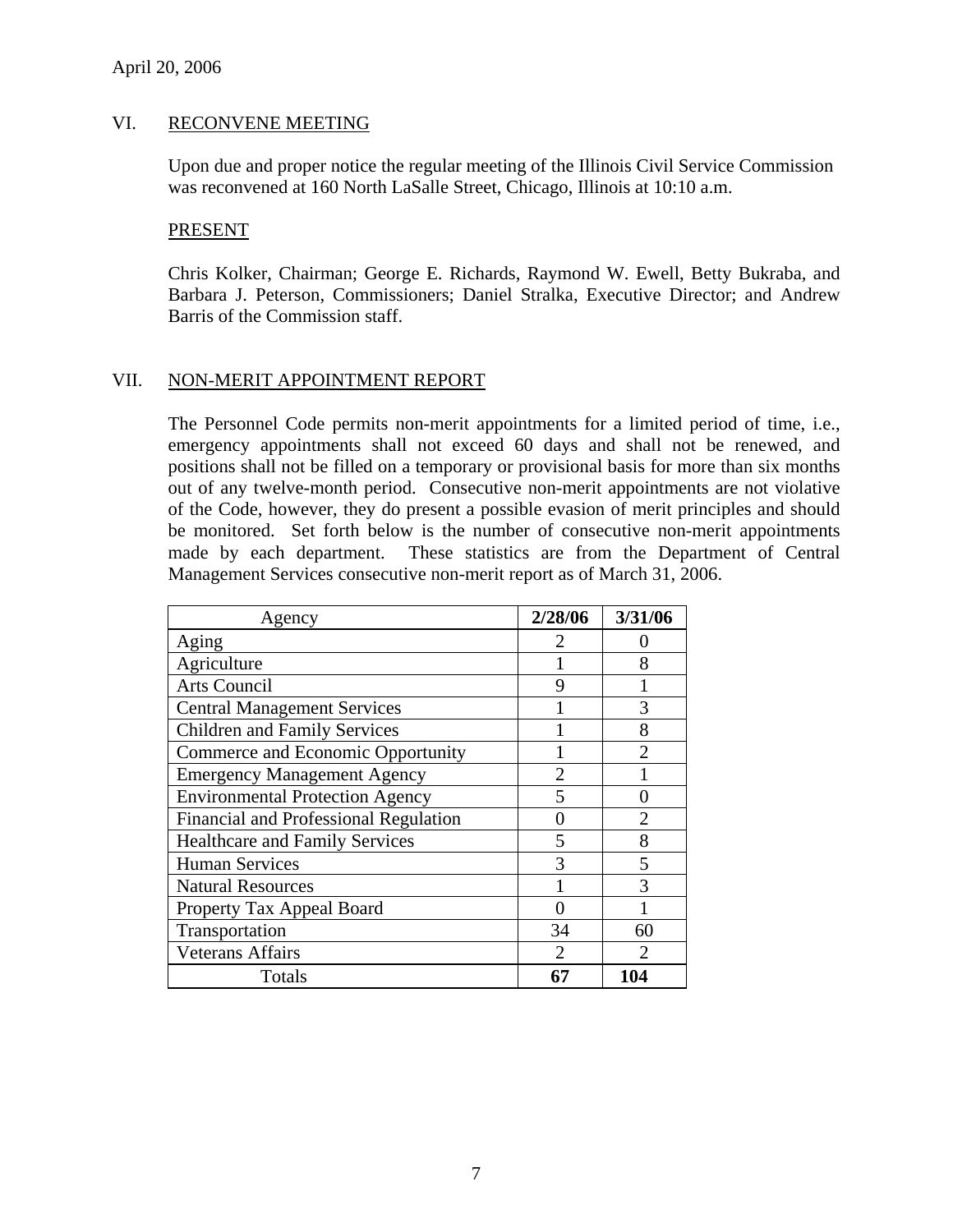## VIII. PUBLICLY ANNOUNCED DECISIONS RESULTING FROM APPEAL

# • **LAYOFF APPEAL**

## **LA-51-05**

| Petitioner | Olga Aranzubia                         | <b>Appeal Date</b>      | 1/28/05              |
|------------|----------------------------------------|-------------------------|----------------------|
| Agency     | <b>DNR</b>                             | <b>Decision Date</b>    | 3/29/06              |
| $T$ ype    | Layoff                                 | ALJ                     | <b>Andrew Barris</b> |
| Change(s)  | Violation of<br><b>Personnel Rules</b> | <b>Proposed Finding</b> | No violation.        |

#### **IT WAS MOVED BY COMMISSIONER RICHARDS, SECONDED BY COMMISSIONER EWELL, AND THE MOTION UNANIMOUSLY ADOPTED TO REMAND THIS MATTER TO THE ADMINISTRATIVE LAW JUDGE FOR THE PURPOSE OF TAKING ADDITIONAL EVIDENCE.**

## • **LAYOFF APPEAL**

#### **LA-54-05**

| Petitioner             | <b>Charlene Powers</b>                 | <b>Appeal Date</b>      | 1/20/05              |
|------------------------|----------------------------------------|-------------------------|----------------------|
| Agency                 | Agriculture                            | <b>Decision Date</b>    | 3/29/06              |
| $\tau_{\rm \gamma pe}$ | Layoff                                 | ALJ                     | <b>Andrew Barris</b> |
| Change(s)              | Violation of<br><b>Personnel Rules</b> | <b>Proposed Finding</b> | No violation.        |

**IT WAS MOVED BY CHAIRMAN KOLKER, SECONDED BY COMMISSIONER PETERSON, AND BY ROLL CALL VOTE OF 5-0 THE MOTION ADOPTED TO AFFIRM AND ADOPT THE ADMINISTRATIVE LAW JUDGE'S PROPOSED FINDING THAT THE PETITIONER HAS NOT PROVED BY A PREPONDERANCE OF THE EVIDENCE THE ALLEGATIONS CONTAINED WITHIN THE LAYOFF APPEAL.** 

| <b>KOLKER</b>   | YES  | <b>RICHARDS</b> | YES |
|-----------------|------|-----------------|-----|
| <b>PETERSON</b> | YES. | EWELL           | YES |
| <b>BUKRABA</b>  | YES  |                 |     |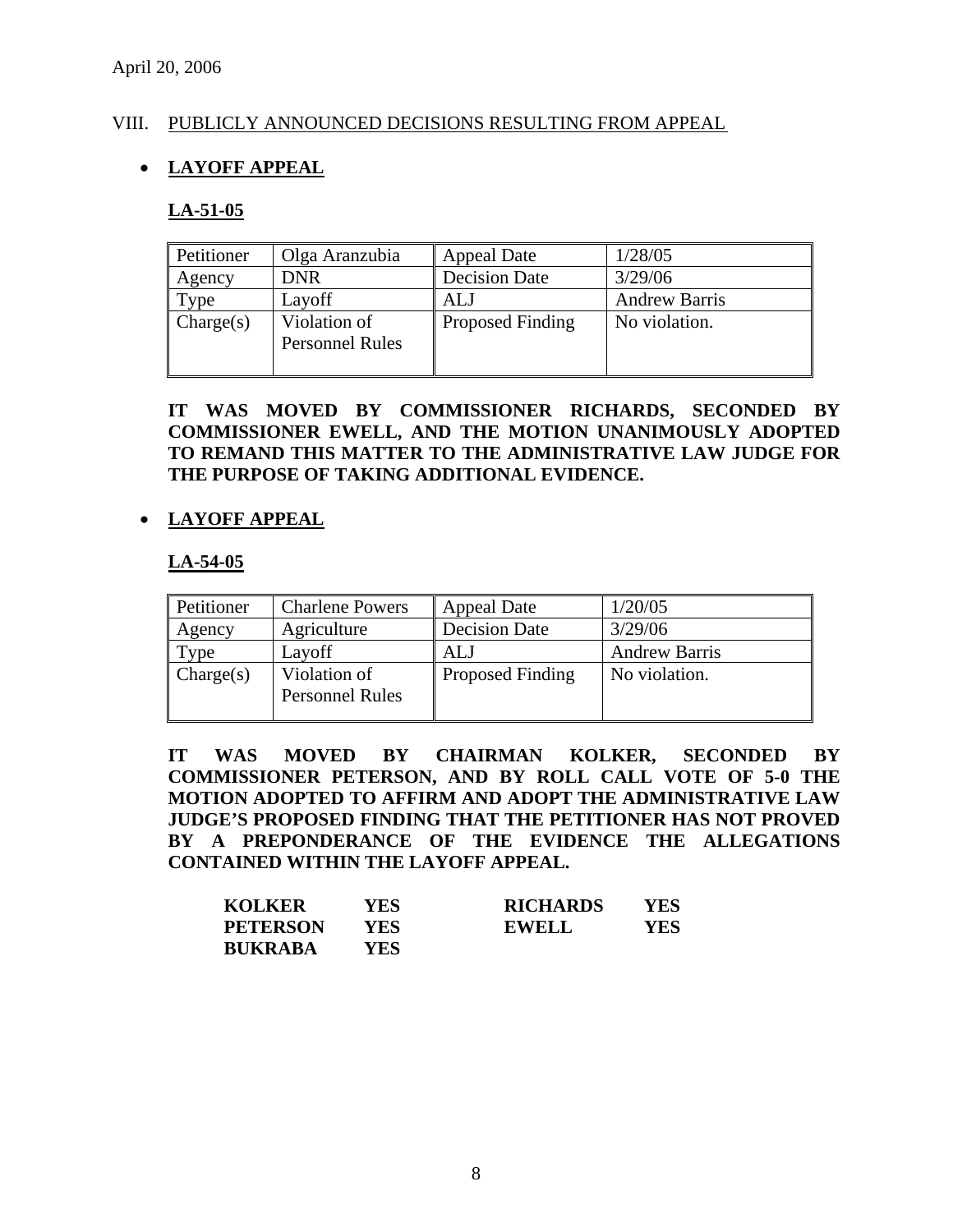# • **SUSPENSION APPEAL**

#### **S-24-06**

| Petitioner | Kirstin Henderson | <b>Appeal Date</b>   | 11/10/05                         |
|------------|-------------------|----------------------|----------------------------------|
| Agency     | <b>CMS</b>        | <b>Decision Date</b> | 04/06/06                         |
| Type       | Suspension        | ALJ                  | <b>Andrew Barris</b>             |
| Change(s)  | Unauthorized      | Recommended          | Charges partially proven but     |
|            | Absences          | Decision             | Respondent disproved the matter  |
|            |                   |                      | by the same quantity of          |
|            |                   |                      | evidence; therefore, no          |
|            |                   |                      | discipline to be imposed in this |
|            |                   |                      | matter.                          |

**IT WAS MOVED BY CHAIRMAN KOLKER, SECONDED BY COMMISSIONER BUKRABA, AND BY ROLL CALL VOTE OF 5-0 THE MOTION ADOPTED TO AFFIRM AND ADOPT THE ADMINISTRATIVE LAW JUDGE'S RECOMMENDED DECISION THAT THE CHARGES HAVE BEEN PARTIALLY PROVEN BUT THE PETITIONER HAS DISPROVED THE MATTER ASSERTED BY THE SAME QUANTITY OF EVIDENCE. THEREFORE, DISCIPLINE MAY NOT BE IMPOSED IN THIS MATTER.** 

| <b>KOLKER</b>   | YES | <b>RICHARDS</b> | YES |
|-----------------|-----|-----------------|-----|
| <b>PETERSON</b> | YES | <b>EWELL</b>    | YES |
| <b>BUKRABA</b>  | YES |                 |     |

#### • **SUSPENSION APPEAL**

**S-32-06**

| Petitioner | George Guidish                                  | <b>Appeal Date</b>   | 2/03/06                       |
|------------|-------------------------------------------------|----------------------|-------------------------------|
| Agency     | DOC                                             | <b>Decision Date</b> | 4/05/06                       |
| Type       | Suspension                                      | ALJ                  | Daniel Stralka                |
|            | $\vert$ Charge(s) $\vert$ Left assigned post to | Recommended          | Charges proven but unique     |
|            | attend a grievance                              | Decision             | circumstances warrant 5-day   |
|            | meeting                                         |                      | in lieu of 30-day suspension. |

**IT WAS MOVED BY COMMISSIONER EWELL, SECONDED BY COMMISSIONER BUKRABA, AND BY ROLL CALL VOTE OF 4-1 THE MOTION ADOPTED TO AFFIRM AND ADOPT THE ADMINISTRATIVE LAW JUDGE'S RECOMMENDED DECISION THAT THE CHARGES HAVE BEEN PROVED, BUT THE UNIQUE FACTUAL CIRCUMSTANCES SURROUNDING THE DISCIPLINE DO NOT RISE TO THE LEVEL WARRANTING THE IMPOSITION OF A 30-DAY SUSPENSION. IT IS RECOMMENDED THAT FOR DISCIPLINARY PURPOSES SAID PROVEN CHARGES WARRANT A 5- DAY SUSPENSION.**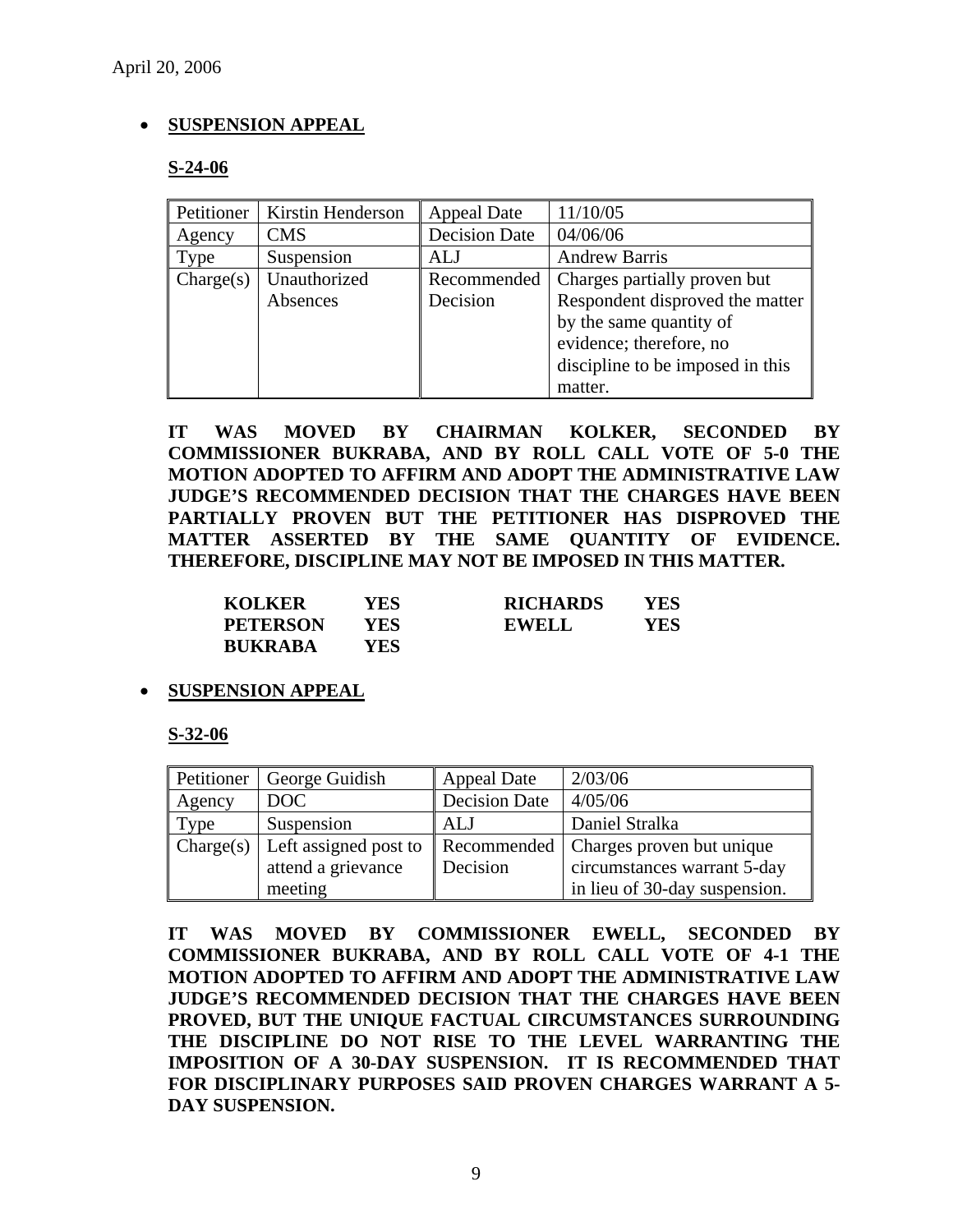| <b>KOLKER</b>   | YES | <b>RICHARDS</b> | NO  |
|-----------------|-----|-----------------|-----|
| <b>PETERSON</b> | YES | <b>EWELL</b>    | YES |
| <b>BUKRABA</b>  | YES |                 |     |

## IX. APPEALS TERMINATED WITHOUT DECISION

# • **WITHDRAWN**

## **RV-11-06**

|           | Respondent   Donald Harris | <b>Appeal Date</b>      | 8/15/05               |
|-----------|----------------------------|-------------------------|-----------------------|
| Agency    | <b>DHR</b>                 | <b>Decision Date</b>    | 3/14/06               |
| Type      | <b>Rule Violation</b>      | ALJ                     | Daniel Stralka        |
| Change(s) | Violation of               | <b>Proposed Finding</b> | Withdrawn; dismissed  |
|           | Personnel Code             |                         | subject to Commission |
|           | and Rules                  |                         | approval.             |

## • **DISMISSAL**

#### **DA-15-06**

| Respondent   Jeff Kruger |                      | <b>Appeal Date</b>   | 9/09/05               |
|--------------------------|----------------------|----------------------|-----------------------|
| Agency                   | DOC                  | <b>Decision Date</b> | 4/05/06               |
| Type                     | Discharge            | <b>ALJ</b>           | <b>Andrew Barris</b>  |
| Change(s)                | Failure to return to | Recommended          | Settlement; dismissed |
|                          | work within 5 days   | Decision             | subject to Commission |
|                          | after expiration of  |                      | approval.             |
|                          | date of leave        |                      |                       |

**IT WAS MOVED BY CHAIRMAN KOLKER, SECONDED BY COMMISSIONER RICHARDS, AND BY ROLL CALL VOTE OF 5-0 THE MOTION ADOPTED TO APPROVE THE ADMINISTRATIVE LAW JUDGE'S PROPOSED FINDING AND RECOMMENDED DECISION DISMISSING THE APPEALS OF THE PETITIONERS, DONALD HARRIS AND JEFF KRUGER.** 

| <b>KOLKER</b>   | YES | <b>RICHARDS</b> | YES |
|-----------------|-----|-----------------|-----|
| <b>PETERSON</b> | YES | <b>EWELL</b>    | YES |
| <b>BUKRABA</b>  | YES |                 |     |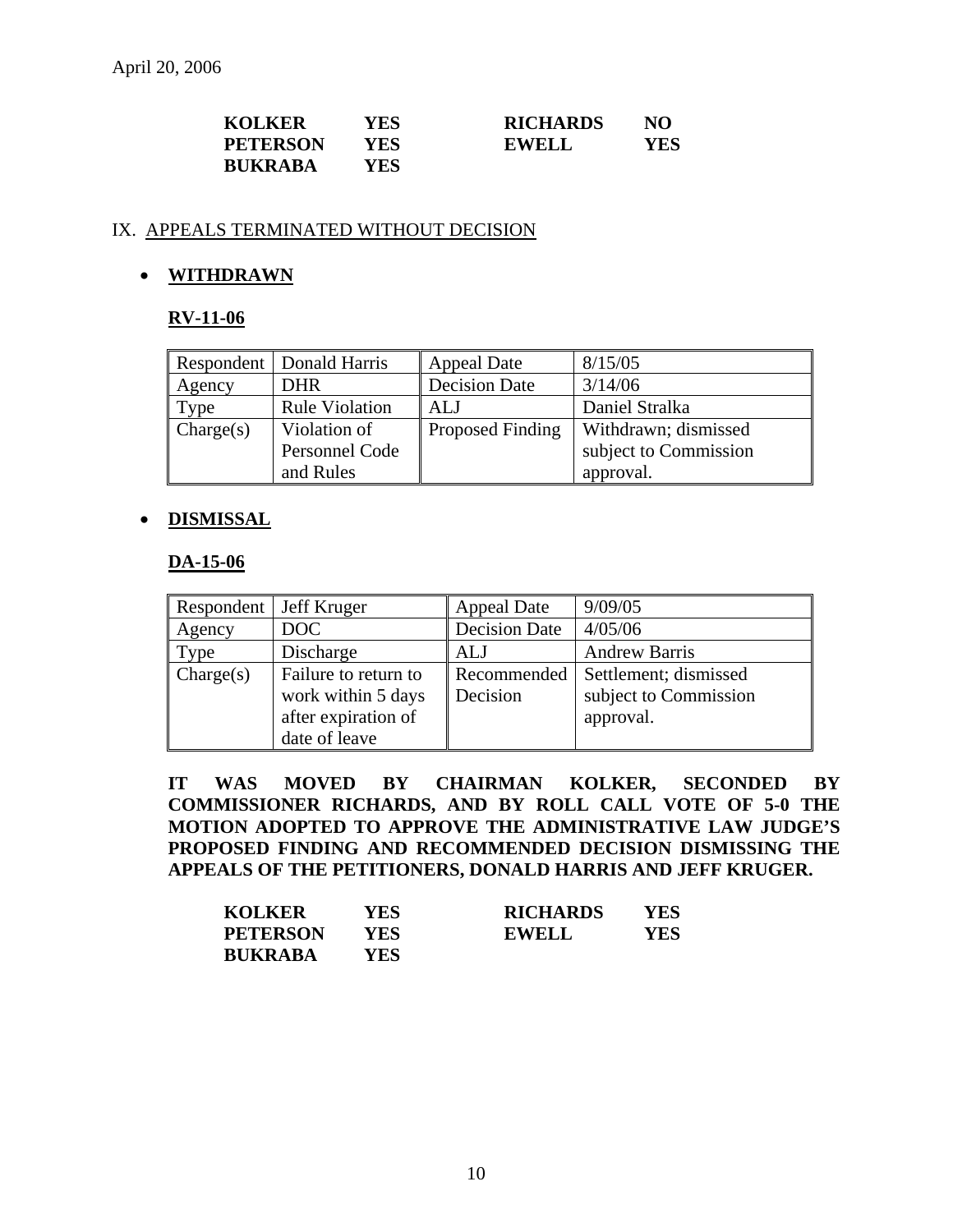# • **DISMISSAL**

## **RV-29-06**

| Petitioner | <b>AFSCME</b>         | <b>Appeal Date</b>   | 1/03/06                        |
|------------|-----------------------|----------------------|--------------------------------|
| Agency     | <b>DHS</b>            | <b>Decision Date</b> | 3/28/06                        |
| Type       | <b>Rule Violation</b> | ALJ                  | Daniel Stralka                 |
| Change(s)  | Violation of          | Proposed Finding     | Default-failure to provide     |
|            | Personnel Code        |                      | information; dismissed subject |
|            | and Rules             |                      | to Commission approval.        |

**IT WAS MOVED BY COMMISSIONER RICHARDS, SECONDED BY CHAIRMAN KOLKER AND THE MOTION ADOPTED 5-0 TO GRANT ADDITIONAL TIME TO FILE A RESPONSE TO THE ADMINISTRATIVE LAW JUDGE'S PROPOSED FINDING DISMISSING THE APPEAL.** 

## X. AMENDMENTS IN CLASS SPECIFICATIONS

**The Director of Central Management Services submitted the following class titles for revision:** 

Current Position Title

Staff Development Specialist I (revise)

Corrections Academy Trainer (abolish)

**IT WAS MOVED BY COMMISSIONER PETERSON, SECONDED BY COMMISSIONER BUKRABA AND THE MOTION ADOPTED 5-0 TO APPROVE THE REVISION AND ABOLISHMENT OF THE FOLLOWING CLASS SPECIFICATIONS FOR THE FOLLOWING CLASS TITLES TO BE EFFECTIVE MAY 1, 2006.** 

**Staff Development Specialist I (revise)**

 **Corrections Academy Trainer (abolish)**

**IT WAS MOVED BY COMMISSIONER RICHARDS, SECONDED BY CHAIRMAN KOLKER AND THE MOTION UNANIMOUSLY ADOPTED TO DISAPPROVE ANY CLASS SPECIFICIATIONS RECEIVED BY THE COMMISSION NOT CONTAINED IN THIS REPORT TO ALLOW ADEQUATE STUDY.**